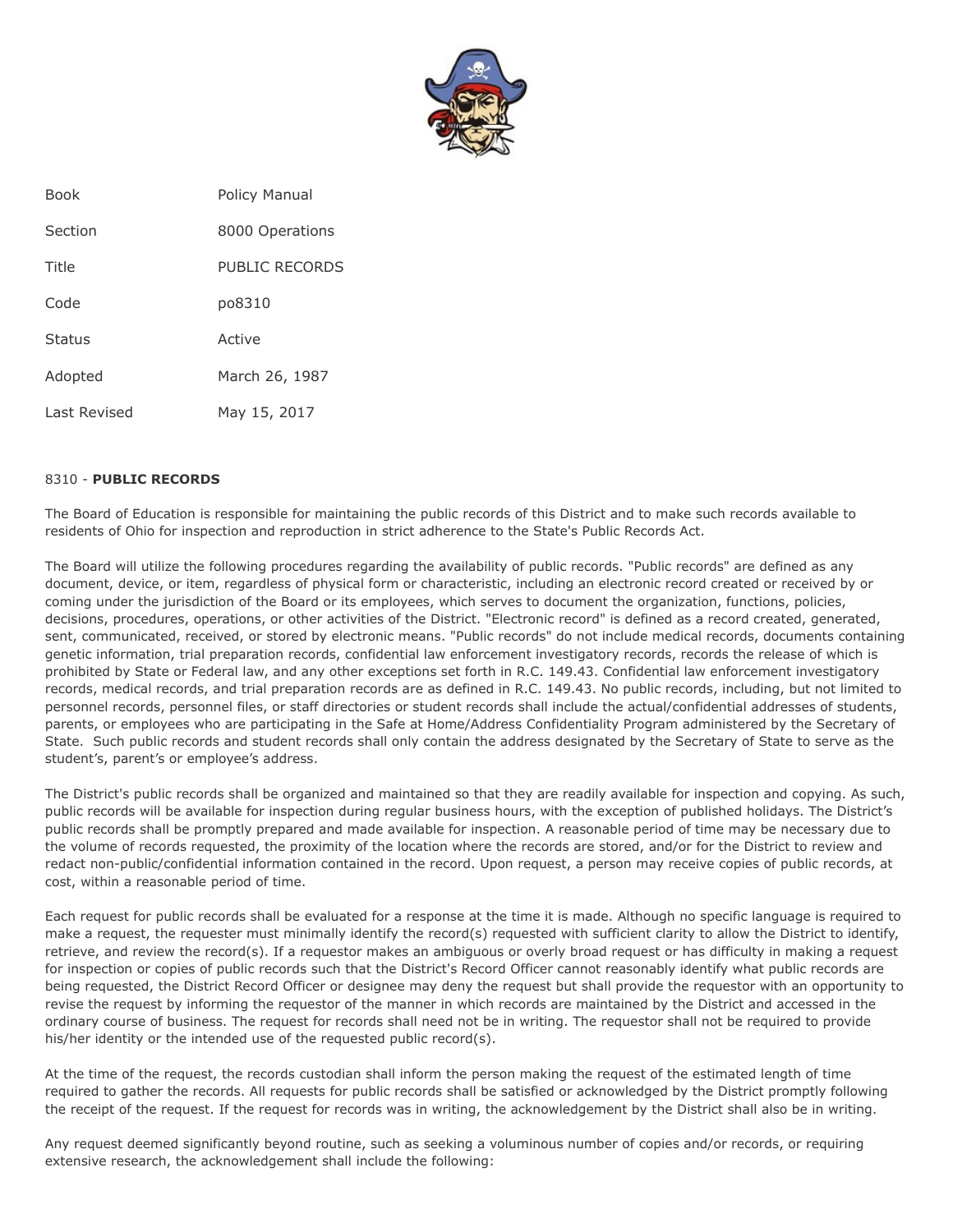- A. an estimated number of business days necessary to satisfy the request
- B. an estimated cost if copies are requested
- C. any items within the request that may be exempt from disclosure

The Superintendent is authorized to grant or refuse access to the records of this District in accordance with the law. Any denial, in whole or in part, of a public records request must include an explanation, including legal authority. If portions of a record are public and portions are exempt, the exempt portions are to be redacted and the rest released. If there are redactions, the requester must be notified of the redaction and/or the redaction must be plainly visible, and each redaction must be accompanied by a supporting explanation, including legal authority. If the request for records was in writing, the explanation shall also be in writing.

A person may obtain copies of the District's public records upon payment of a fee. A person who requests a copy of a public record may request to have said record duplicated on paper, on the same medium on which the District keeps the record, or on any other medium in which the custodian of records determines that said record reasonably can be duplicated as an integral part of normal operations. A person who requests a copy of a public record may choose to have that record sent to him/her by United States mail or by other means of delivery or transmission provided the person making the request pays in advance for said record as well as the costs for postage and the mailing supplies.

The number of records requested by a person that the District will transmit by U.S. mail shall be limited to ten (10) per month, unless the person certifies, in writing to the District, that the person does not intend to use or forward the requested records, or the information contained in them, for commercial purposes. "Commercial" shall be narrowly defined and does not include reporting or gathering news, reporting gathering information to assist citizen oversight or understanding of the operation or activities of the District, or nonprofit educational research. (R.C. 149.43(B)(7))

Those seeking public records will be charged only the actual cost of making copies.

Documents in electronic mail format are records as defined by the Ohio Revised Code when their content relates to the business of the District (i.e., they serve to document the organization, functions, policies, decisions, procedures, operations, or other activities of the District). E-mail shall be treated in the same fashion as records in other formats and shall follow the same retention schedule.

Records in private e-mail accounts are subject to disclosure if their content relates to public business, and all employees or representatives of the District are responsible for retaining e-mails that meet the definition of public records and copying them to their District e-mail account(s) and/or to the records custodian.

The records custodian shall treat such e-mail/records from private accounts as records of the District. These records shall be filed appropriately, retained in accordance with the established schedules, and made available for inspection and copying in accordance with the Public Records Act.

Private e-mail, electronic documents, and documents ("private records") that do not serve to document the District's organization, functions, policies, decisions, procedures, operations or other activities are not public records.

No public record may be removed from the office in which it is maintained except by a Board officer or employee in the course of the performance of his/her duties.

Nothing in this policy shall be construed as preventing a Board member, in the performance of his/her official duties, from inspecting any record of this District, except student records and certain confidential portions of personnel records.

A School District Records Commission shall be established consisting of the Board President, Treasurer, and Superintendent of Schools in accordance with law to judge the advisability of destroying District records. Record retention schedules shall be updated regularly and posted prominently. The Commission shall meet at least once every twelve (12) months.

The Superintendent shall provide for the inspection, reproduction, and release of public records in accordance with this policy and with the Public Records Law. Administrative guidelines shall be developed to provide guidance to District employees in responding to public records requests. The Superintendent shall require the posting and distribution of this policy in accordance with statute.

Revised 11/16/98 Revised 6/26/00 Revised 12/13/04 Revised 1/14/08 Revised 9/13/10 Revised 12/12/11

**© Neola 2017**